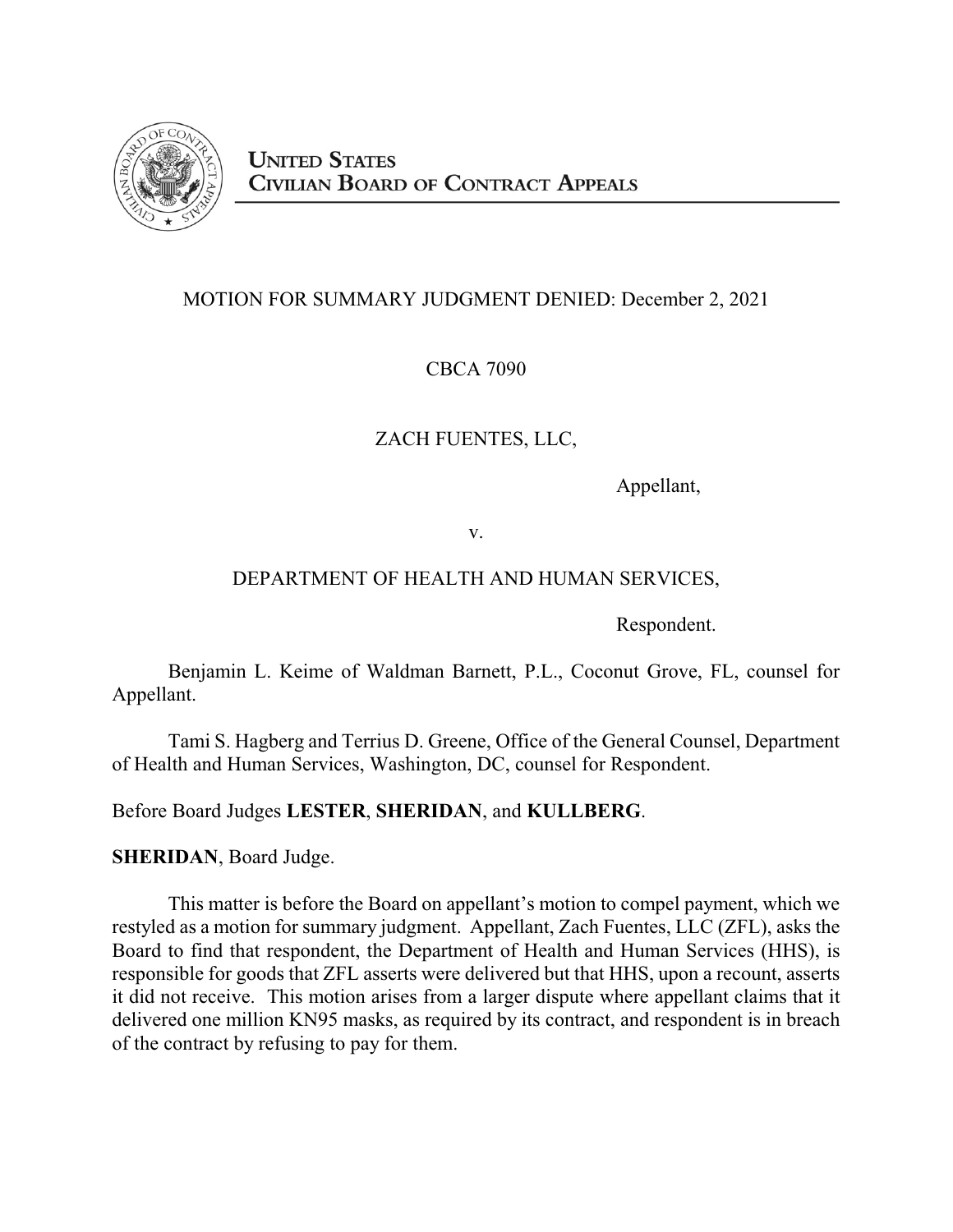HHS asserts that it is not responsible for the missing masks on the grounds that there is no proof that all of the masks were in the initial delivery. Respondent further maintains that it rejected the masks and therefore does not owe appellant any payment for them. Respondent points out that the parties dispute what happened to the masks and whether they were ever accepted.

#### Background

This appeal arises out of purchase order 75H71020P01137, which called for the delivery of one million "KN95 Respiratory Masks, FDA, CE Certified," to the Indian Health Service (IHS), Navajo Area, in New Mexico. The KN95 mask is designed to filter out 95% of 0.3 micron particles in the air. Purchase order 75H71020P001137 was issued to ZFL on April 13, 2020.<sup>1</sup>

There was significant confusion about where the masks were coming from, when they were being delivered, how many packages respondent should expect, and the type and number of masks to be expected in each package. Masks arrived later than respondent expected, were from different manufacturers than expected, were different types of masks than expected, originated from a different location than expected, and arrived in different amounts than expected. There even was a change in price for the masks when Mr. Zach Fuentes, the chief executive officer of appellant, told the contract specialist that the price for each KN95 mask would be \$3.24 instead of the agreed-upon \$3.29.

ZFL's representative contacted IHS, making various representations as to when the masks would arrive that were not met. Meanwhile, ZFL began invoicing for the masks. On May 18, 2020, ZFL's representative contacted the contract specialist to confirm receipt of deliveries. She requested confirmation that 50,000 masks were delivered on May 5, 2020; 25,000 masks on May 16, 2020; and 130,000 masks on May 18, 2020. The representative told the contract specialist that two more shipments were to be expected – one on May 19, 2020, with 695,000 masks, and one on May 20, 2020, with 100,000 masks – which would complete the delivery of 1,000,000 masks.

Problems began arising around May 18 or 19 when the Navajo Area Gallup Regional Supply Service Center (Navajo Receiving Department) contacted the contract specialist regarding the shipments of masks that it had received. ZFL sent emails making several representations about the names of mask manufacturers and how many of each had been shipped. These representations, however, did not match what the Navajo Receiving

The extensive history about how ZFL was awarded the purchase order is not pertinent to this decision, so we will not address that here.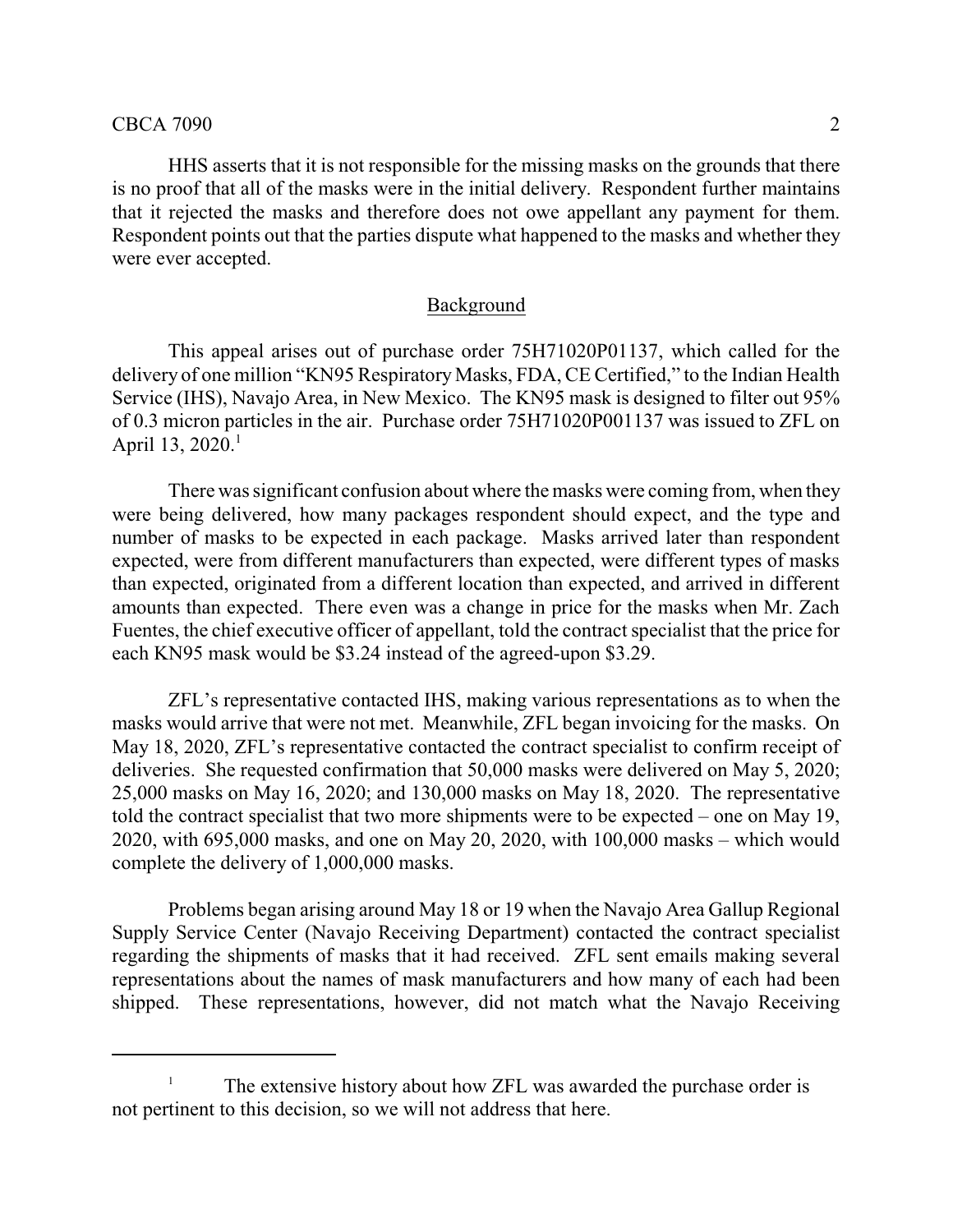### $\text{CBCA 7090}$  3

Department received. The Navajo Receiving Department received shipments of products from two different manufacturers, but the purchase order only specified one product line. This led to confusion as to whether these were parts that needed to be assembled for one mask or if they were two different masks from different manufacturers. The confusion got worse on May 20 when the contract specialist received another email from the Navajo Receiving Department stating that it just got a shipment of two new product lines. This now brought the total to four different manufacturers when IHS believed it was only receiving masks from one. In an email of May 20, IHS represented it had added up the masks it had received from each shipment received, and it totaled 1,058,300 masks. The email stated that from four shipments, IHS thought it had 657,000 KN95 folding face masks; 247,000 KN95 protective face masks, non-medical; 23,700 KN95 protective face masks; and 130,400 protective respirator masks. The Navajo Receiving Department noted that this was an overage from the 1,000,000 KN95 masks it had expected to receive. On May 20, 2020, IHS thought it had in its possession four different kinds of masks from four different manufacturers, and 58,300 more masks than it ordered. However, the Navajo Receiving Department expressed concern over the items received and stated that it was not sure if it was going to need to inspect the masks since it was unable to tell which masks were the ones it ordered. Prior to any inspection, on May 22, the ZFL representative reached out to the contract specialist to ask whether IHS would be keeping the masks or if any replacements were needed. On that same day, the contract specialist responded, "Yes I got confirmation this morning that we are keeping the goods."

The contract specialist received an invoice on May 29, 2020, for \$3,266,892 due. This invoice had two line items, one for 950,000 KN95 protective masks and one for 58,300 KN95 protective masks. Each invoice showed the masks as priced at \$3.24 per mask.

Shortly thereafter, the contracting officer conducted an inspection of the masks and, on June 10, 2020, sent ZFL a notice stating that the goods tendered for acceptance did not conform to the terms of the purchase order. The contracting officer also offered ZFL a no-cost termination for convenience, with ZFL retrieving the delivered masks. ZFL responded to this letter on June 16, 2020, telling the contracting officer that it delivered what had been ordered. The contracting officer responded to ZFL on June 17, 2020, stating:

Upon final inspection of the masks that ultimately were delivered, however, it was found that the masks delivered were produced by at least four different manufacturers based in China, and that none of the masks delivered were the Mezzorison KN95 masks specified in the quote that the Agency accepted. Because your company did not deliver the Mezzorison KN95 masks that were identified in the quote, the Agency has exercised its rights under FAR [Federal Acquisition Regulation] 52.212-4 to reject those items that do not "conform to the requirements of this contract."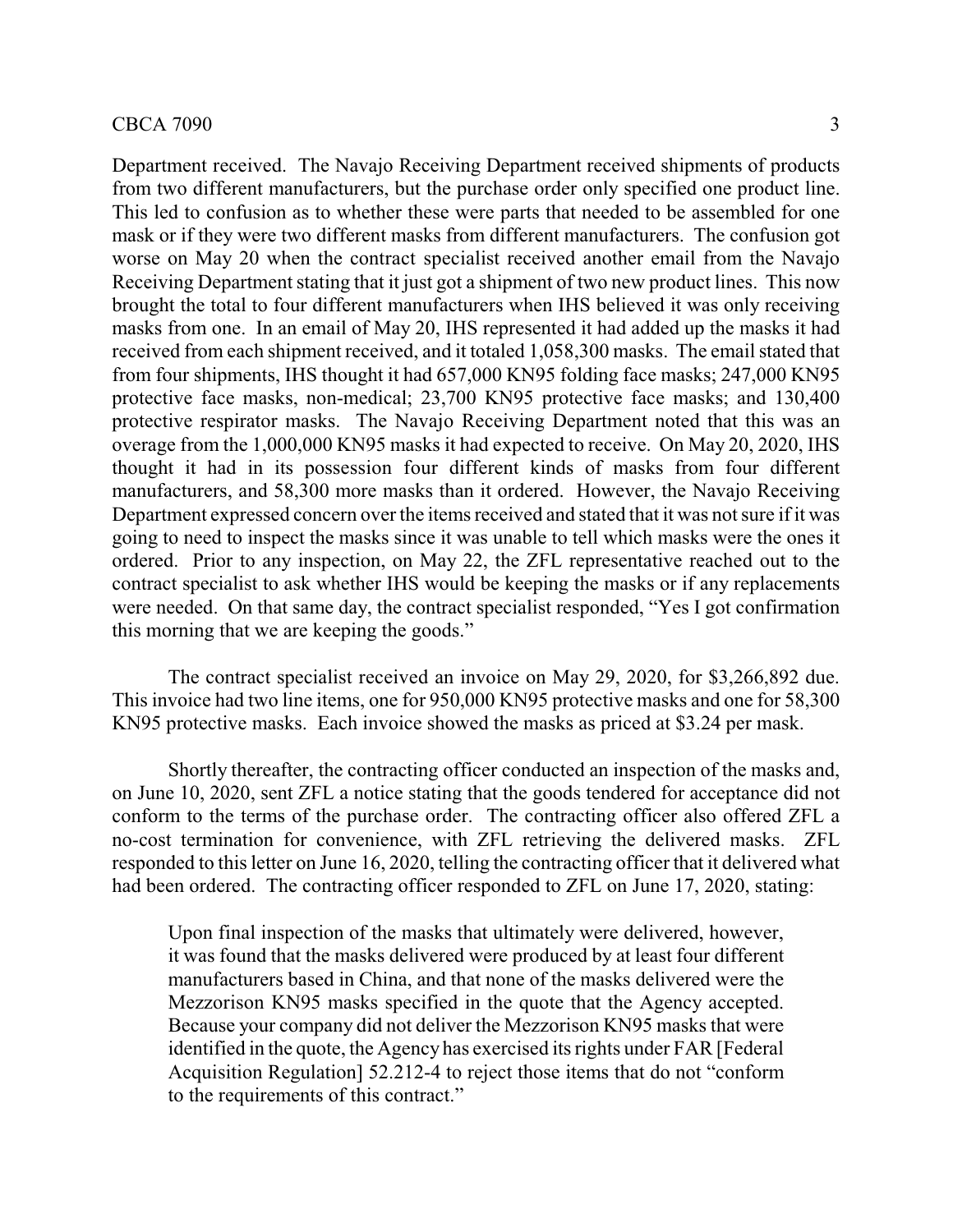### CBCA 7090 4

ZFL was given until June 22, 2020, to decide if it wanted to enter into the no-cost termination for convenience settlement. On June 22, 2020, ZFL sent the contracting officer a certified claim asserting it was entitled to be paid \$3,428,892 for the 1,058,300 masks that were delivered. ZFL also rejected the no-cost settlement offered by the contracting officer. It was at this point that the IHS Head of Contracting Authority assigned a new contracting officer to be responsible for this claim.

Given all of the confusion over the items received, the contracting officer determined that a more thorough inspection and testing of the masks was necessary. Prior to the testing, the Navajo Receiving Department conducted a manual hand recount of the masks received, which concluded on January 15, 2021. The results were that IHS only had 947,381 masks, 52,619 fewer than the 1,000,000 that were ordered and over 100,000 fewer than the initial IHS count showed. ZFL was notified of the results of the recount on February 4, 2021, including a breakdown of the manual hand count and notification that IHS would be conducting inspection and testing of the masks.

Testing was performed by the National Institute for Occupational Safety and Health (NIOSH), National Personal Protective TechnologyLaboratory (NPPTL). The results of the testing were that twenty-five of the forty masks tested did not meet the 95% filtration rate. On March 5, 2021, the contracting officer notified ZFL of the testing results and stated that, because the masks did not conform to the material terms of the order, the masks that were tendered for acceptance were rejected.

ZFL appealed the contracting officer's "deemed denial" to the Board on March 30, 2021, and as part of its appeal, asked that a final decision be made regarding its claim seeking payment of \$3,428,892 for the delivery of 1,058,300 masks. The contracting officer issued a final decision on June 17, 2021, denying the claim.

### Discussion

For summary judgment to be granted, there can be no genuine issue of material fact, and the moving party must be entitled to judgment as a matter of law. A fact is material if it is necessary and relevant to the proceeding or if it might significantly affect the outcome of the case. A genuine issue exists concerning a fact if the evidence presented is sufficient to enable a reasonable fact finder to decide the question in favor of the non-moving party. *Anderson v. Liberty Lobby, Inc.*, 477 U.S. 242, 248 (1986).

In deciding a motion for summary judgment, the Board's role is not to resolve factual questions, or to weigh the evidence and determine the truth of the matter. Rather, our role is to ascertain whether there are material facts in dispute and whether there exists any genuine issue for trial. The burden is on the moving party to establish it is entitled to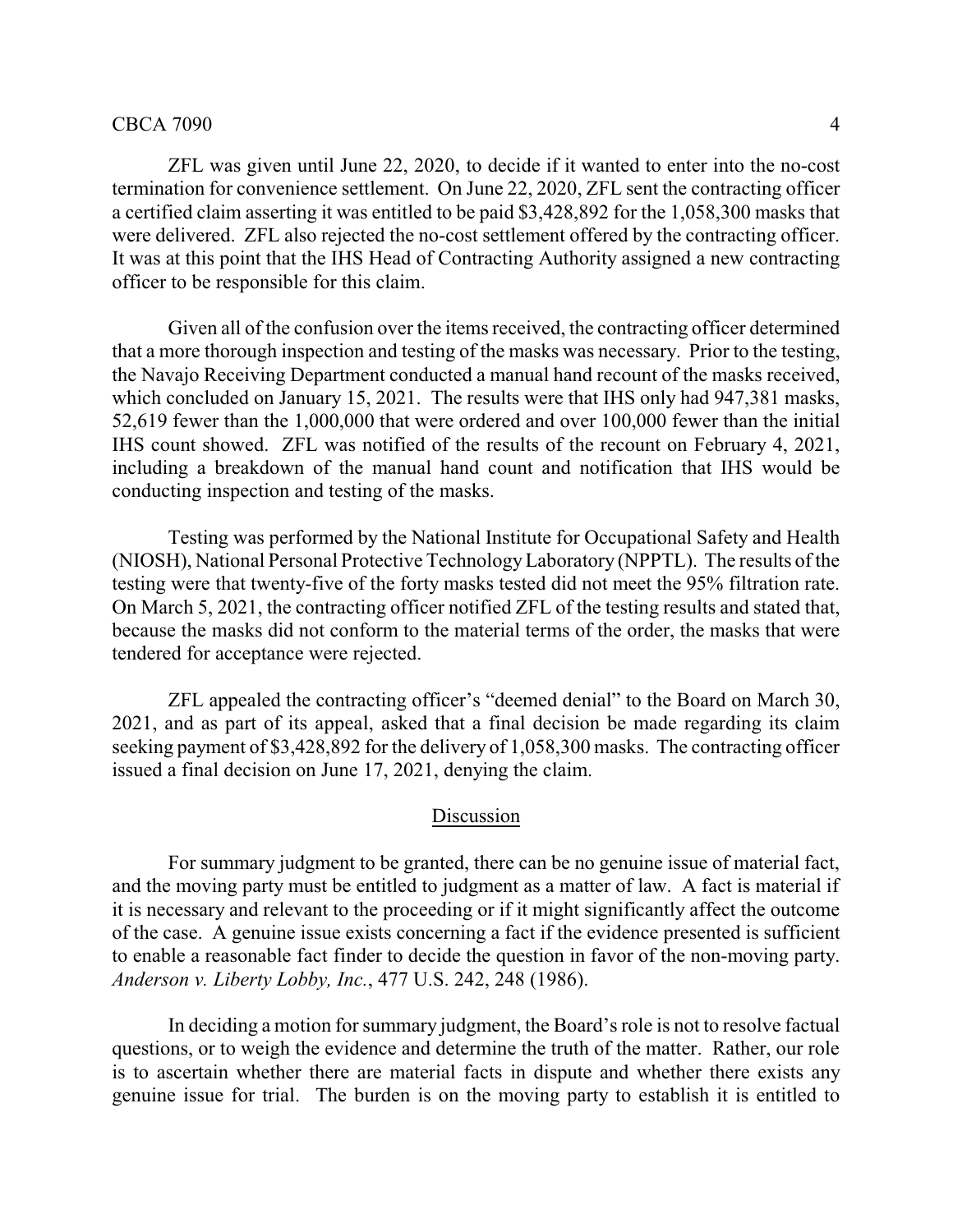#### $CBCA 7090$  5

summary judgment by proving first that there is no genuine issue of material fact. Further, the reasonably disputed evidence offered by the non-moving party is to be believed for purposes of the motion, and we must resolve any doubts over whether factual issues are in dispute in favor of the party opposing summary judgment. *Celotex Corp. v. Catrett*, 477 U.S. 317, 323 (1986); *Anderson*, 477 U.S. at 248; *H.F. Allen Orchards v. United States*, 749 F.2d 1571, 1574 (Fed. Cir. 1984).

It is evident to the Board that there are significant disagreements between the parties regarding various material facts: how many masks were initially delivered to IHS, whether the masks were accepted or rejected, and what happened to cause the discrepancy in the number of masks revealed by the hand recount. The fact is that neither party has provided enough information on any of these issues for the Board to make a proper ruling. Both parties have made assertions regarding these issues, but the facts supporting these positions are underdeveloped and therefore cannot be resolved with a motion for summary judgment.

Both parties have offered contrasting theories for how many masks were originally delivered and what happened to them. Appellant asserts that it delivered 1,058,300 masks and that respondent either used, lost, or misplaced 110,919 masks, resulting in the discrepancy revealed in the hand recount. Appellant has offered no affirmative evidence, such as packing slips, to verify the number of masks delivered. Respondent argues that appellant does not have any concrete proof of how many masks were delivered and only relied on internal IHS emails and a media report to support its claim that 1,058,300 masks were delivered. Respondent has failed to explain why it initially believed that 1,058,300 masks had been delivered. Neither party has offered sufficient evidence as to how many masks were delivered or what happened that resulted in a purported discrepancy of 110,919 masks. It is apparent from the facts that not all of the delivered masks conformed to the specifications, but how many masks were nonconforming is unknown. The Board does not even know what types of masks are supposedly missing or their value, and, as stated earlier, there are open questions as to whether or not these missing masks met specifications.

The current record is unclear on whether respondent accepted the masks or, as it posits, simply accepted delivery of the masks. Respondent also maintains that it chose to reject the masks, as indicated in its June 10, 2020, communication with appellant. However, respondent retained possession of the masks and exercised its right to test the masks, followed by a second rejection.

The purpose of summary judgment is to resolve a matter where there are no disputed material facts. Clearly, to resolve this matter, the Board will have to make several findings of facts that are currently in dispute.